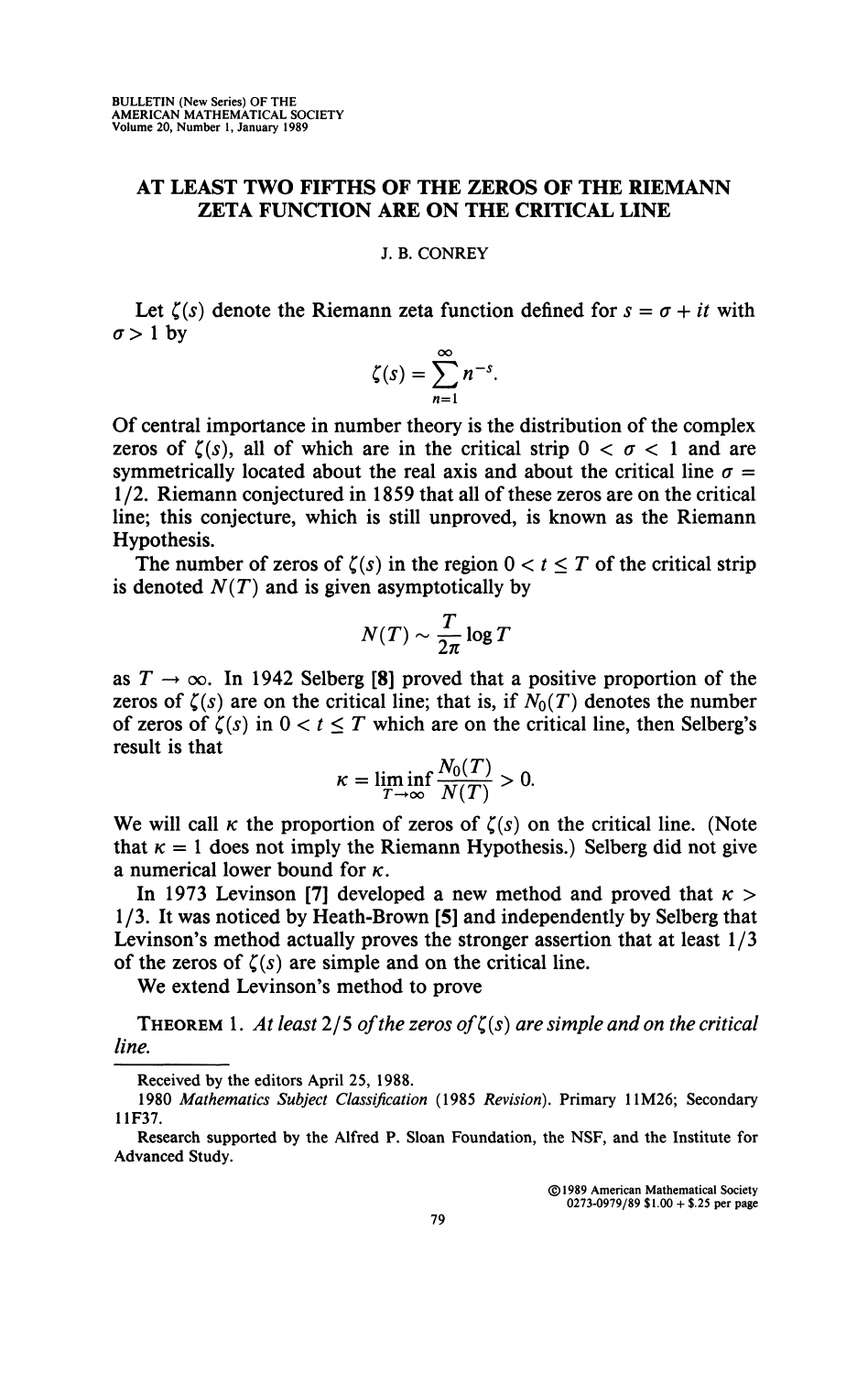**Levinson's method depends on the ability to give an asymptotic formula**  for the mean square on a vertical line segment  $\{a + it : T \le t \le 2T\}$  of a linear combination of  $\zeta(s)$  and its derivatives multiplied by a mollifier

$$
B(s)=\sum_{n\leq y}\frac{b(n)}{n^s};
$$

here  $|1/2 - a| \ll (\log T)^{-1}$  and the mollifier coefficients are given by

$$
b(n) = \mu(n)P\left(\frac{\log y/n}{\log y}\right)
$$

where  $\mu$  is the Möbius function and *P* is a polynomial which satisfies  $P(0) = 0$  and  $P(1) = 1$ .

In Levinson's theorem, the length  $y$  of the mollifier can be as large as  $T^{1/2-\epsilon}$  for any fixed  $\epsilon > 0$  and the appropriate asymptotics can be deduced. The main new feature in Theorem 1 is that  $y = T^{4/7-\epsilon}$  is admissible for any  $\varepsilon > 0$ . The work of Deshouillers and Iwaniec [4] on averages of **Kloosterman sums plays the crucial role here. Their work is based in part on the Kuznetzov trace formula which relates sums of Kloosterman sums to Fourier coefficients of Maass cusp forms.** 

**Our work also implies two density results for the zeros of** *Ç(s)* **which are strong near**  $\sigma = 1/2$ . Let  $N(\sigma, T)$  denote the number of zeros  $\rho = \beta + i\gamma$ of  $\zeta(s)$  for which  $\beta \geq \sigma$  and  $0 < t \leq T$ .

**THEOREM** 2. *For any*  $\varepsilon > 0$  *we have* 

$$
N(\sigma, T) \ll_{\varepsilon} T^{1-(8/7-\varepsilon)(\sigma-1/2)} \log T
$$

*uniformly for*  $\sigma > 1/2$ .

**This theorem improves a result of Jutila [6].** 

**THEOREM 3.** *We have* 

$$
\int_{1/2}^1 N(\sigma, T) \, d\sigma \le (0.0806 + o(1))T
$$

 $as T \rightarrow \infty$ .

**This gives a small refinement of a result of Balasubramanian, Conrey, and Heath-Brown [1].** 

**The details of the proof of Theorem 1 are in [3].** 

## **REFERENCES**

**1. R. Balasubramanian, J. B. Conrey, and D. R. Heath-Brown,** *Asymptotic mean square of the product of the Riemann zeta-function and a Dirichlet polynomial,* **J. Riene Angew. Math. 357(1985), 161-181.** 

**2. J. B. Conrey,** *Zeros of derivatives of Riemann's xi-function on the critical line,* **J. Number Theory 16(1983), 49-74.** 

**3. ,** *More than two-fifths of the zeros of Riemann's zeta-function are on the critical line,* **preprint.** 

**4. J.-M. Deshouillers and H. Iwaniec,** *Kloosterman sums and Fourier coefficients of cusp forms,* **Invent. Math. 70 (1982), 219-288.**